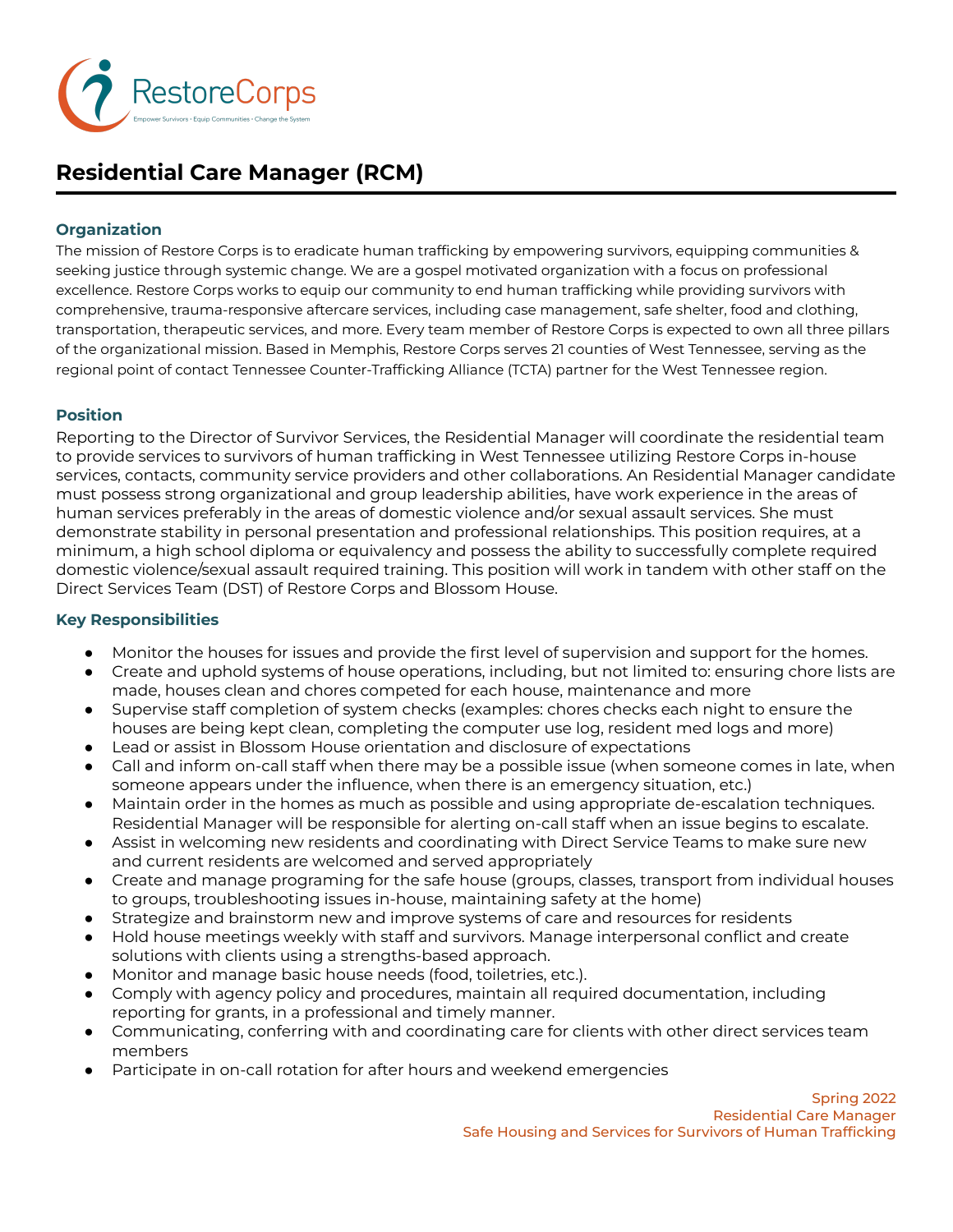

- Provide crisis assistance/intervention, support and advocacy
- Engage with survivors and staff in a trauma informed, strengths based approach
- Supervise Resident Advocates
- Carry out duties assigned by the Director of Survivor Care and/or the Executive Director.

The work of aftercare is diverse and complex, including a broad range of activities and frequently changing conditions, situations and problems. The Residential Manager must be able to analyze problems and make prudent decisions while interpreting a variety of factors, problems and alternative methods and procedures, and know when to bring in counsel from their supervisor. The Residential Manager must be willing and able to work in a trauma-informed, strengths based culture and to make good contextualized decisions at a moment's notice.

## **Additional Responsibilities**

- Establish strong, appropriate and caring working relationships with victims of human trafficking in the safe house environment. Clients may include both minors and adults.
- Develop and maintain excellent working relationships with other organizations as needed, for case coordination and response.
- Coordinate closely with Director of Survivor Care and other staff members to carry out the mission of and in the development of an ever-improving system of care for the survivors we serve.
- Maintain up-to-date documentation on clients and services for grant reporting and research purposes
- Attend staff meetings and meetings in the community, as deemed appropriate and useful.
- Represent the organization and share expertise at professional and community training and other events, as requested by Restore Corps leadership
- Perform other agency-related duties or special projects, as directed by supervisor. Duties may change according to organizational needs.
- Provide transportation for safe house residents for groups.
- Communicate, oversee, and manage direct service donations.
- Oversee survivor closet and maintain needs list.

### **Working Conditions**

Work is carried out both in the field, in an office and home setting with intermittent sitting, standing, walking and some light physical activity or out in the field. Most work is performed while sitting and using the computer, phone and engaged in face-to-face conversation with staff and/or clients. Regular car travel required (must operate both personal and staff vehicle).

### **Education, Experience and Skills:**

- Understanding of trauma-informed care.
- Demonstrated ability to understand and implement best practices around services for at-risk individuals and families.
- Demonstrated ability to deescalate volatile situations.
- Moderate level computer skills, including word processing and spreadsheets.
- People-oriented with demonstrated ability to build rapport and gain trust with diverse populations.
- Ability and willingness to work irregular hours when needs dictate.
- Ability to work effectively under pressure.